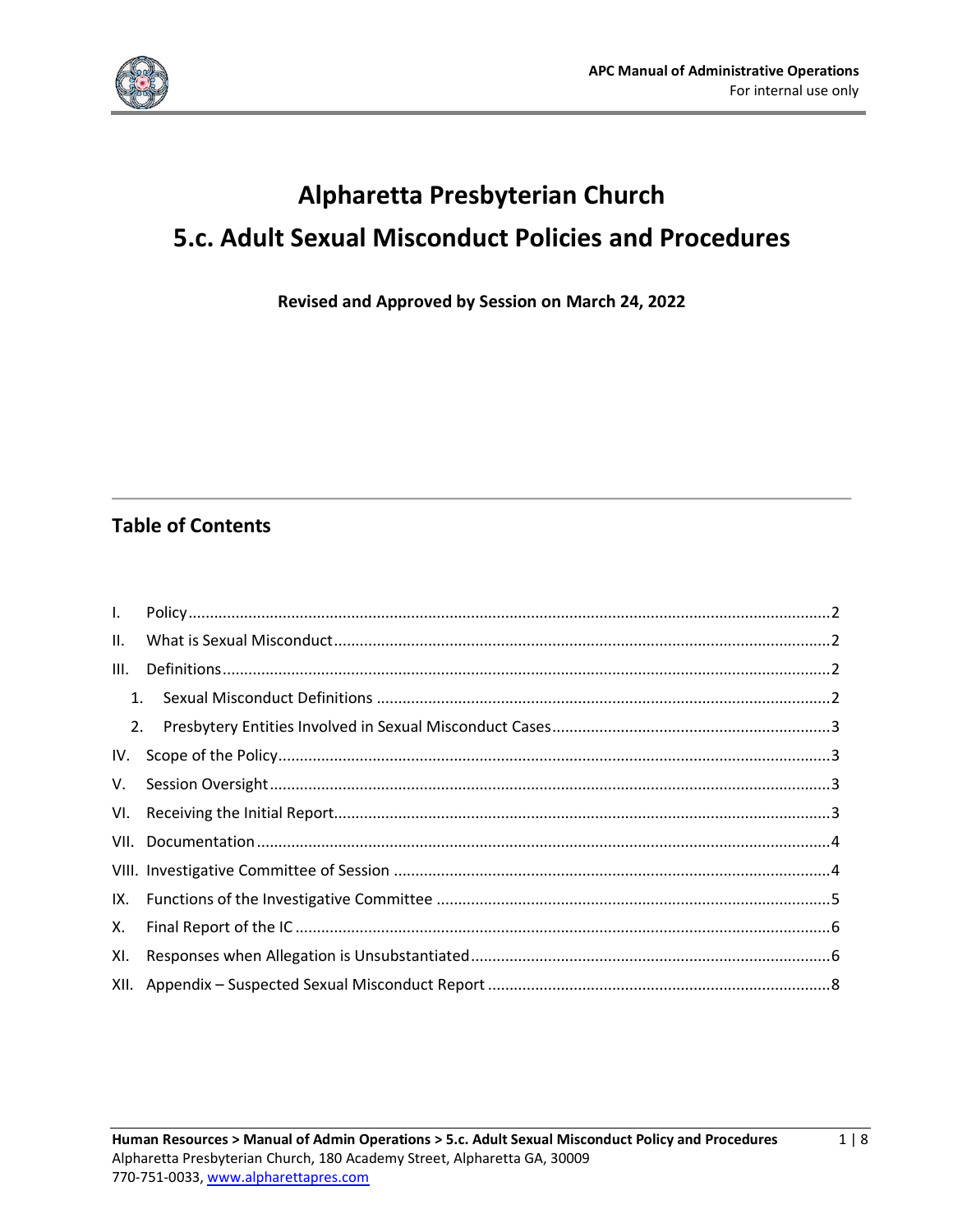

## **I. Policy**

Among "the great ends of the church" are these: "the shelter, nurture and spiritual fellowship of the children of God" and "the promotion of social righteousness." God created all persons— men, women and children—and endowed all with dignity and worth. God intends all people to relate to one another with love, compassion and justice. Therefore, sexual misconduct is an offense against God and hurtful to the members, life and mission of the church.

Since its beginning, the church has grappled with the tension between judgment and grace. Though grace predominates, justice and discipline are required when someone's behavior hurts other people and the church as a whole. To trivialize, conceal, or dismiss sexual misconduct compounds the misconduct. Maintaining silence is unacceptable as ignoring abuses of power and trust can never serve the church.

At the same time, God has shown his love for all persons in Jesus Christ, and as members of Christ's body, we are called to work toward healing and forgiveness. Alpharetta Presbyterian Church (APC) has zero tolerance for sexual misconduct; it shall handle any sexual misconduct swiftly, fairly and compassionately, providing both support and confidential care to the individuals involved and the congregation. APC's session will annually review this policy.

# <span id="page-1-0"></span>**II. What is Sexual Misconduct**

The comprehensive term, "sexual misconduct," used in this policy applies to adults and covers the following: inappropriate sexual conduct, sexual malfeasance, and sexual harassment. The definitions of these terms are included below. This policy applies to use of the telephone, internet, or any other means of communication as well as to in-person communication. Policies relating to children and youth are addressed in the Child and Youth Safety Policy.

#### <span id="page-1-1"></span>**III. Definitions**

#### <span id="page-1-2"></span>**1. Sexual Misconduct Definitions**

- A. **Inappropriate Sexual Conduct** is language, visual contact, touching or other behavior judged by a person to be injurious to his or her physical or emotional health. It involves crossing a boundary the allegedly injured person was attempting to set.
- B. **Sexual Malfeasance** is sexual conduct within a ministerial or professional relationship (e.g., minister with a parishioner, counselor with a client, church employee with a church member, and church leader with a volunteer). It includes sexual advances, requests for sexual favors, behavior of a sexual nature, and romantic relationships whether or not there is consent.
- C. **Sexual Harassment** is an unwelcome sexual advance, request for sexual favors, or other verbal, visual or physical conduct of a sexual nature. This includes unwelcome sexual jokes, innuendo, unwelcome or inappropriate touching or display of sexual images that insult, degrade or sexually exploit others.
- D. **Presumed Consent** is the assertion that a particular act is between consenting adults. Presumed Consent does not apply in relationships where there is a disparity of power, such as those between a minister and a parishioner or an adult with a minor child.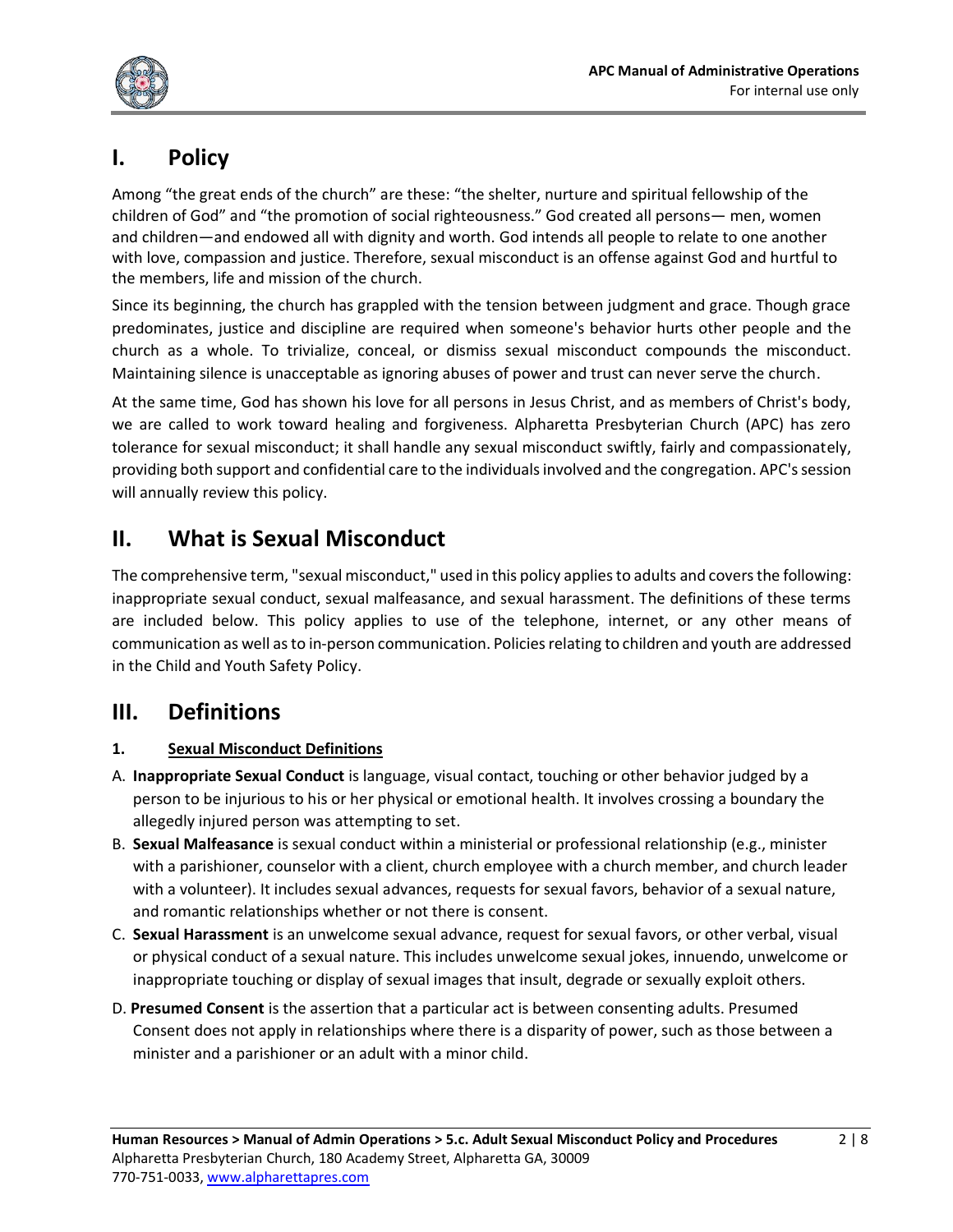

#### <span id="page-2-0"></span>**2. Presbytery Entities Involved in Sexual Misconduct Cases**

The following are terms used by the Presbytery of Greater Atlanta [\(www.atlpcusa.org\)](http://www.atlpcusa.org/) in its *Sexual Misconduct Policy and Procedures*:

- A. **The stated clerk**, in cases of alleged sexual misconduct against minister members of the Presbytery, receives the written allegation of sexual misconduct. The stated clerk is also the resource person on the *Book of Order* and on the judicial process and is available to consult with sessions.
- B. The *Book of Order* is the constitution of the Presbyterian Church (USA). "**The Rules of Discipline,"**  contained in the *Book of Order*, outline the principles and procedures for the judicial process.
- C. The **executive presbyter** is the person who, in cases of alleged sexual misconduct, serves as a resource to the churches of the Presbytery of Greater Atlanta.

#### <span id="page-2-1"></span>**IV. Scope of the Policy**

This policy binds all clergy, church officers, church staff, Sunday school teachers, youth leaders, and other volunteers, both members and non-members, who are engaged in any activity organized, sponsored, or conducted by this church (Hereafter, "covered persons"). This policy does not apply to activities held on church property and not organized, sponsored or conducted by this church (e.g., various community groups who use the facility). Responsibility for maintaining an appropriate sexual boundary belongs to these covered persons even if the subordinate party (e.g., parishioner, student, client or employee) initiates or invites sexual activity as "presumed consent" is impossible among participants of unequal authority, power and responsibility. This policy shall be interpreted and applied consistently with the *Book of Order* of the Presbyterian Church (PCUSA), with all applicable policies of this church's session and of the Presbytery of Greater Atlanta, and with state, federal, and local law.

#### <span id="page-2-2"></span>**IV. Session Oversight**

It is the responsibility of session to review this policy annually and approve any necessary revisions and conduct an annual audit to ensure compliance. Additionally, session will communicate the details of this policy to the congregation.

# <span id="page-2-3"></span>**V. Receiving the Initial Report**

APC shall never discount or disregard sexual misconduct claims. It shall handle all such claims with the highest confidentiality both before and after they have been submitted to appropriate authorities as outlined below.

Sexual misconduct may be reported in a variety of ways. Because a governing body cannot control to whom the reporter will first speak, it is imperative that all officers, employees, and other church leadership understand how incident reports are to be directed to the proper persons. The first persons to learn of sexual misconduct should not undertake an inquiry alone or question the reporter, the alleged offender, or the alleged victim. If the reporter is hesitant to talk "officially," the recipient of the initial report shall encourage the reporter to come forward, lest the church be unable to respond because no one can give first-hand information.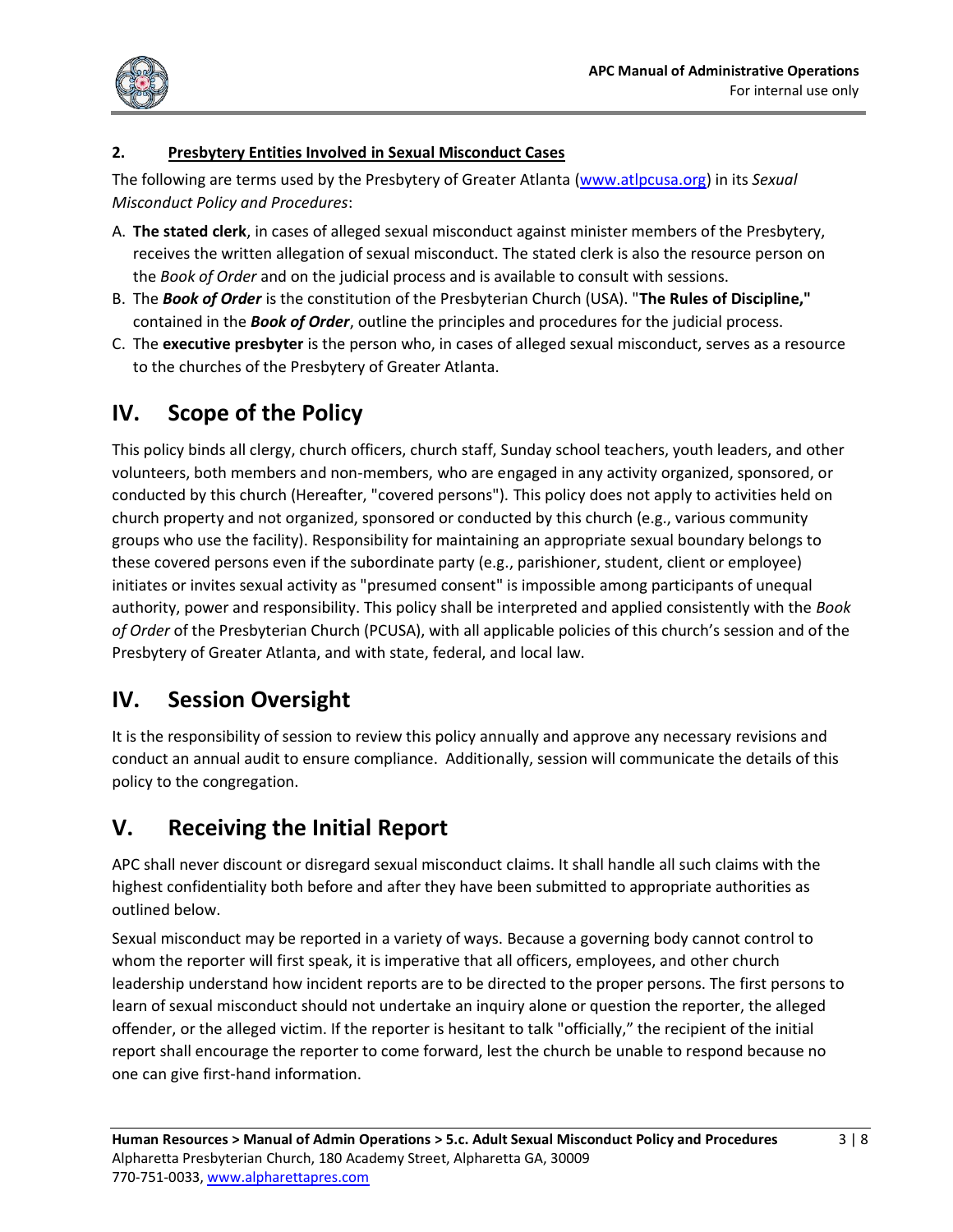

When a person believes that he or she has been the victim of sexual misconduct by a covered person, or when a non-victim reporter believes a covered person has committed sexual misconduct, he or she should report the incident, preferably in writing, to the clerk of session. If a written report is not received, and the complaining victim or reporter declines to provide one, then the clerk shall summarize in writing all information told to him or her and mail a copy to the complaining victim or reporter with a request that he or she contact the clerk if there are any errors in the account.

The clerk will then notify the session moderator so that an Investigative Committee of Session (IC) may be elected. Either the clerk or the moderator may notify the stated clerk or congregational consultant of the presbytery to seek guidance.

If the alleged offender is the clerk, the moderator or a minister member, the report shall be made to the stated clerk of the presbytery (www.atlpcusa.org; 404-898-0711.) The jurisdiction of this policy ends when the alleged offender renounces the jurisdiction of the church.

### <span id="page-3-0"></span>**VI. Documentation**

All allegations and responses to allegations should be written, signed, and dated. They should be detailed and specific. Any report made to the clerk of session or stated clerk of the presbytery should be written. Any subsequent recommendation of the Investigative Committee to Session should be written.

If a reporter is unable or chooses not to submit a written allegation to the Investigative Committee, the Committee shall continue the investigation if there is sufficient additional evidence of the alleged sexual misconduct.

Below are the different circumstances in which the clerk of session may receive information about a covered person allegedly engaging in sexual misconduct:

- **1. Rumors**: If the IC receives any rumors, it must acquire some actual evidence or a first-hand report to determine if sexual misconduct has occurred. It goes against this policy to act on rumored information only.
- **2. First-hand information from a third party**: Someone may present information based on his or her witnessing a covered person violating this policy. He or she may be willing to file a report, but the recipient of the alleged sexual misconduct may not.
- **3. A confession by a covered person without a victim's report**: In this case, there is good cause to proceed.

# <span id="page-3-1"></span>**VII. Investigative Committee of Session**

With primary considerations of impartiality and fair gender representation, the Session shall elect as needed the Investigative Committee of Session (IC), a council of at least three (3) ruling elders. The Session shall not appoint members of the Session as members of the IC. The IC shall ensure an objective, effective, expeditious and caring response to alleged sexual misconduct.

The IC, with possible assistance from the stated clerk or congregational consultant of the presbytery, shall consult with the clerk of session. The IC may seek additional expertise in the following areas:

1. Psychological counseling, with particular experience in sexual abuse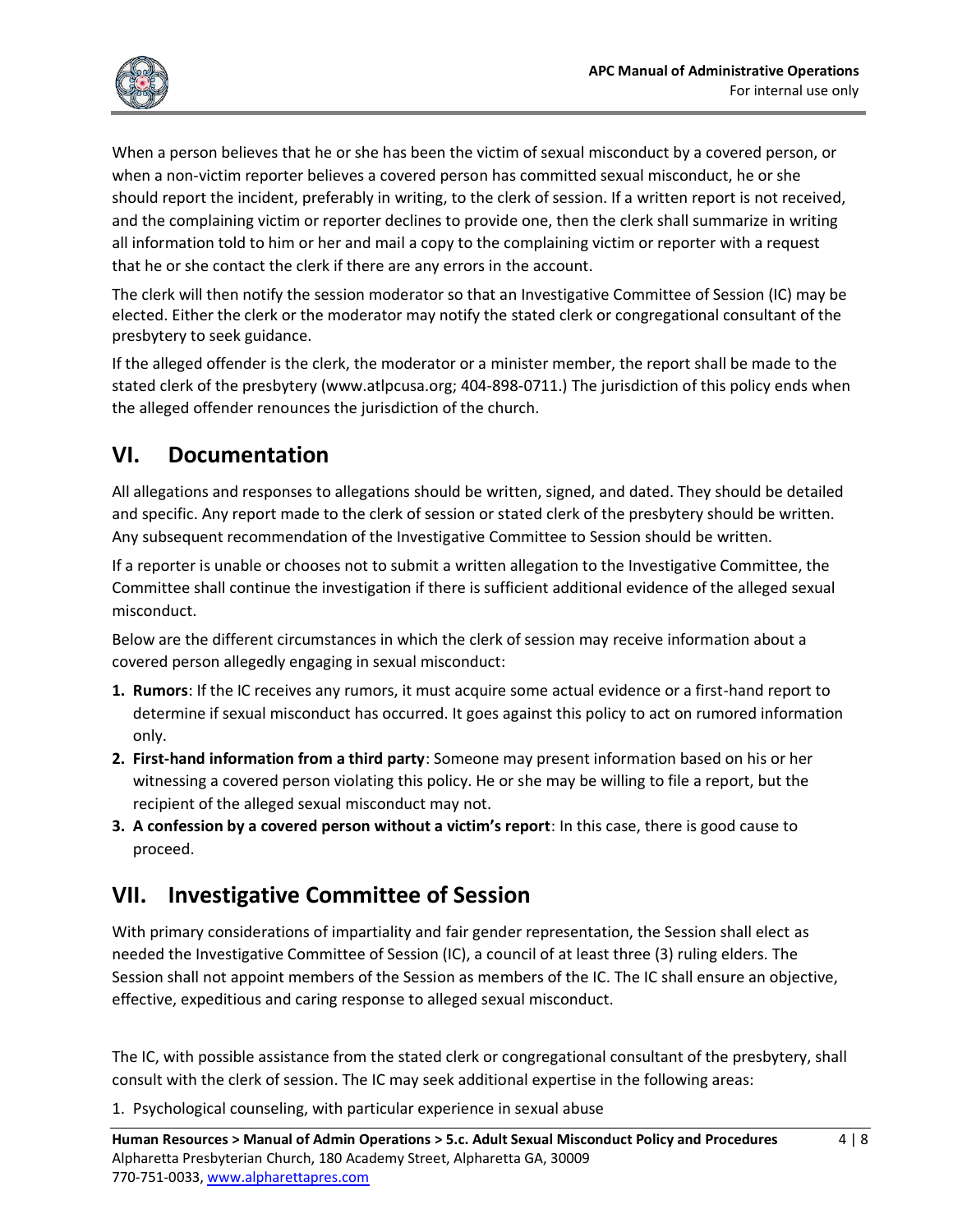

- 2. Pastoral care
- 3. Child advocacy
- 4. Law, with particular experience in sexual harassment or abuse, domestic relations, civil tort proceedings, and criminal proceedings involving matters of due process
- 5. Conflict management and resolution
- 6. Insurance and risk management
- 7. Personnel management and training

When an IC receives a report of alleged sexual misconduct, the IC shall be available to the initial reporter, the alleged victim (if different from the reporter), the alleged offender, their families, if involved, and any congregants who may be connected to this situation.

### <span id="page-4-0"></span>**VII. Functions of the Investigative Committee**

The IC shall perform the following functions:

- 1. Receive the written claim of sexual misconduct from the clerk of session.
- 2. Within 15 days of the initial report, meet in person with the reporter to informally review the report, and if at all possible, meet in person with the alleged victim to hear the accusation first hand. The alleged victim may be accompanied by one or two persons for support. The primary goal of this step is to confirm that the sexual misconduct or harassment did have a negative impact on the alleged victim.
- 3. Inform the alleged victim of the different actions he or she may pursue, the responses that the alleged offender may offer, and the likely requirements of each party. These include filing formal written allegations to initiate inquiry under the *Book of Order* "Rules of Discipline" or seeking, perhaps through negotiation or mediation, an informal and confidential resolution with the alleged offender.
- 4. Advise in writing, within seven days after convening, the alleged offender (A) of the allegation, and advise him or her to cease all contact with the reporter, the alleged victim, or the alleged victim's family, (B) that he or she may want to obtain legal counsel or other advocate since the accusation could result in church disciplinary procedures or civil or criminal court action, and (C) that a written response to the accusations is requested.
- 5. Within 15 days of the initial report, meet in person with the alleged offender to review the allegations and to hear the alleged offender's recounting of the facts first hand. The primary goal of this step is to ascertain the alleged offender's intent.
- 6. Within 15 days of the initial report, gather information regarding the allegations from the reporter, if not the alleged victim, and other bystanders who may have witnessed the alleged offense.
- 7. Provide a written copy of this policy to the alleged victim or third-party reporter and the alleged offender, and seek adherence to this policy by all parties involved.
- 8. Prepare a written report for session review.

During or as a result of its review of information, the IC:

- 1. Will consider the negative impact on the person who felt offended or insulted by another person's words or actions.
- 2. May recommend that all parties seek professional psychological or certified pastoral counseling.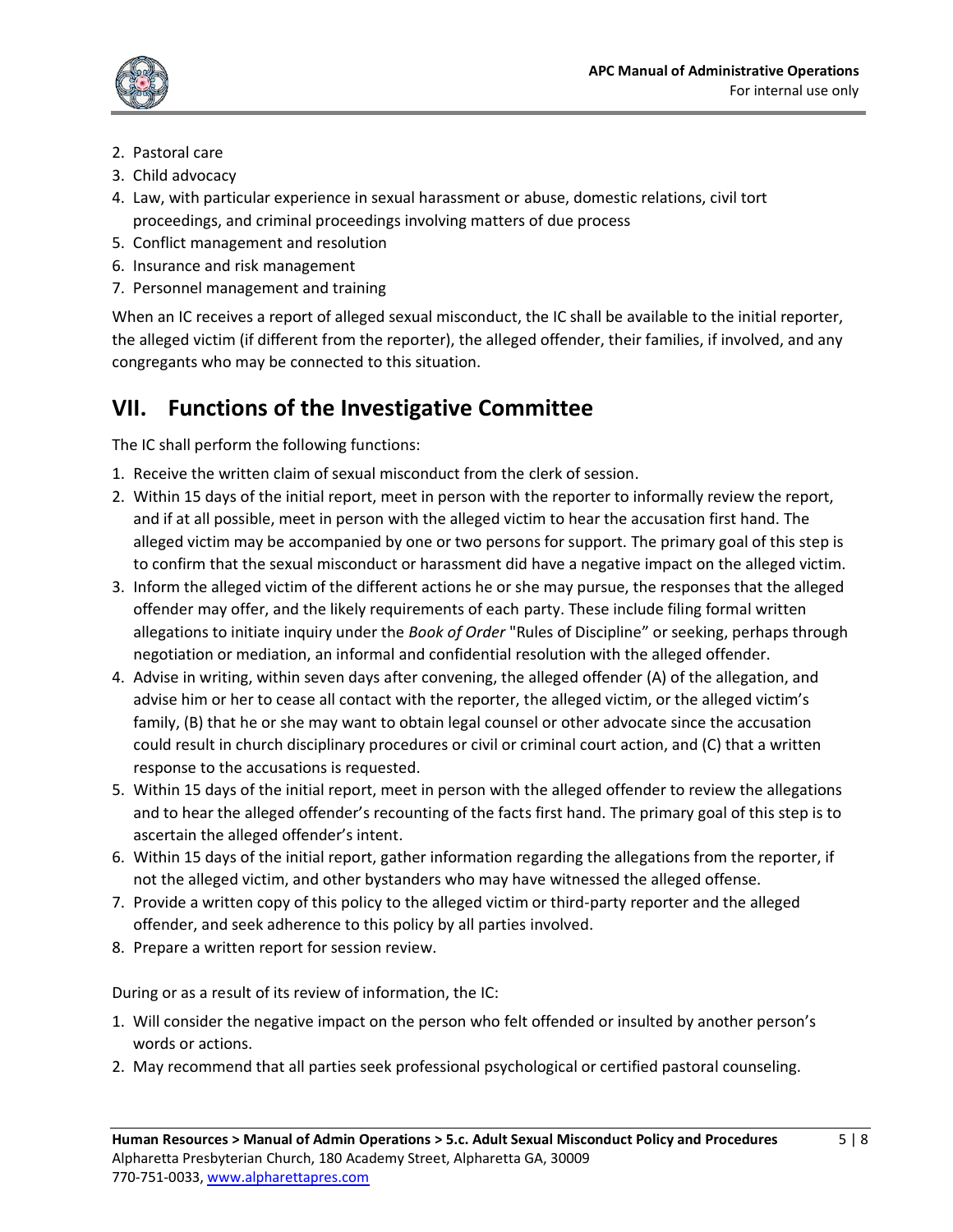

- 3. May recommend immediate pastoral care for the reporter, the alleged victim, the alleged offender, their families, congregations and governing bodies.
- 4. Shall recommend remedial actions within the Session, congregation and/or activity area directly affected.
- 5. Shall treat the alleged offender with Christian kindness and respect.
- 6. Shall tell the alleged victim if the alleged offender has admitted the misconduct
- 7. Shall advise the reporter or the alleged victim that he or she may file a written statement of the alleged offense with the clerk of session (pursuant to the "Rules of Discipline") if there has been no admission of misconduct, and the allegation is to be pursued.

The IC shall not:

- 1. Advocate for any party
- 2. Act as legal counsel for any party
- 3. Act as counselors to any party
- 4. Replace the authority of the Session
- 5. Enforce a specific remedy or disciplinary action
- 6. Breach confidentiality

#### <span id="page-5-0"></span>**VIII. Final Report of the IC**

Within 60 days from the date the IC first receives the written report of alleged sexual misconduct, the IC shall submit a written final report to the clerk of session. The final report shall include:

- 1. Names and addresses of all parties
- 2. A summary of the allegations
- 3. A summary of the facts as stated by all parties
- 4. A summary of the IC's investigative actions
- 5. The remedy, if any, sought by the reporter and/or alleged victim
- 6. The IC's findings and whether the alleged sexual misconduct is substantiated
- 7. The IC's recommendations
- 8. A list and signatures of the IC members and the date of the report

The report should be written in ink or typed to prevent tampering. The report must be signed, dated, witnessed, and kept in a locked file.

#### <span id="page-5-1"></span>**IX. Responses when Allegation is Unsubstantiated**

In unsubstantiated cases, the IC shall make every appropriate effort to exonerate the alleged offender. It shall provide a record of the process and its conclusion to the alleged offender. If the vindicated person chooses, the clerk of session shall distribute a written statement of exoneration to the entire congregation. The clerk, in consultation with the IC, shall respond to the vindicated person with Christian care and concern. This may include church remuneration for counseling.

Even if unsubstantiated, most allegations require follow up. Therefore, the moderator, in consultation with the IC, will respond with Christian care and concern to the reporter and/or alleged victim, the vindicated person's family, and the congregation.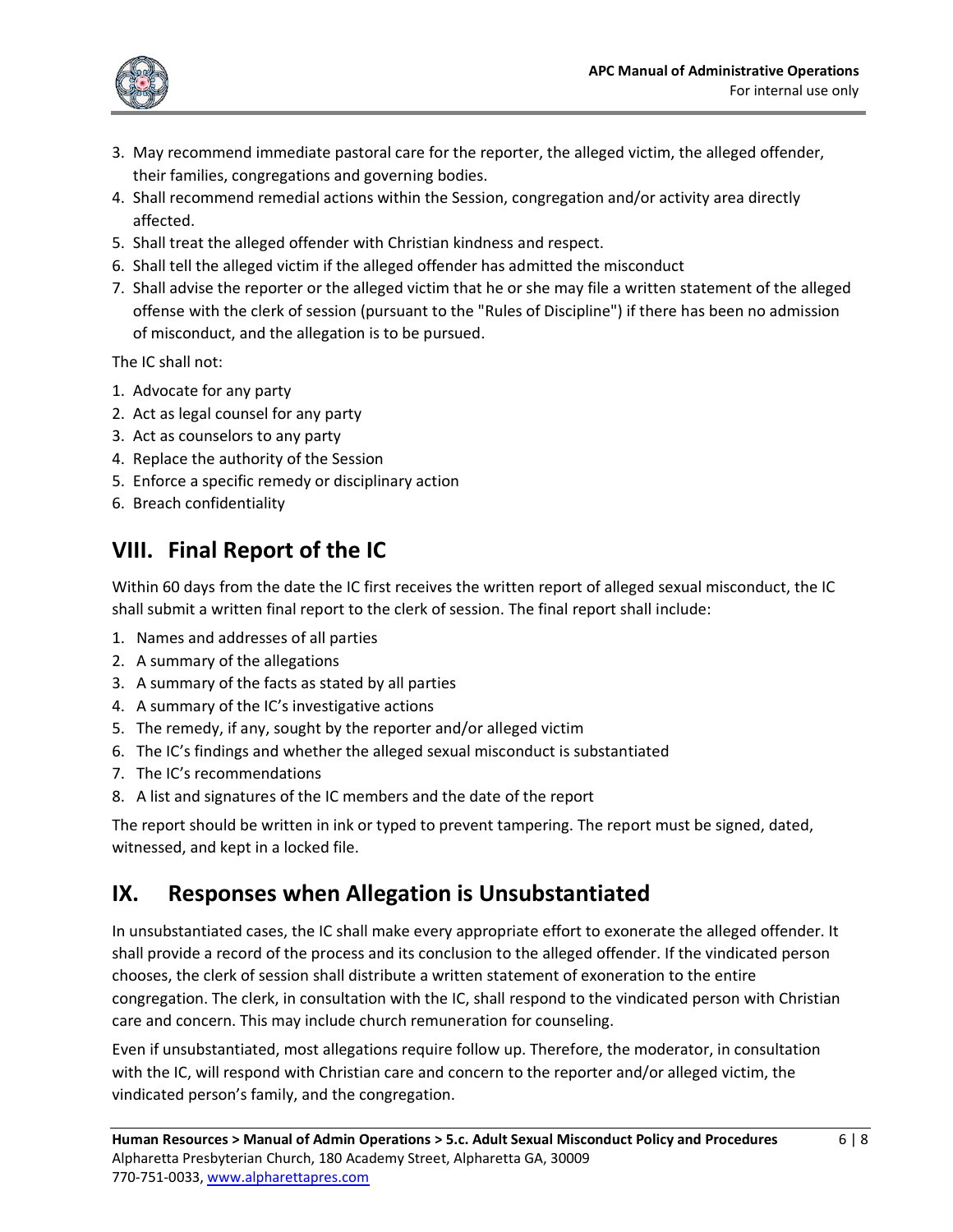